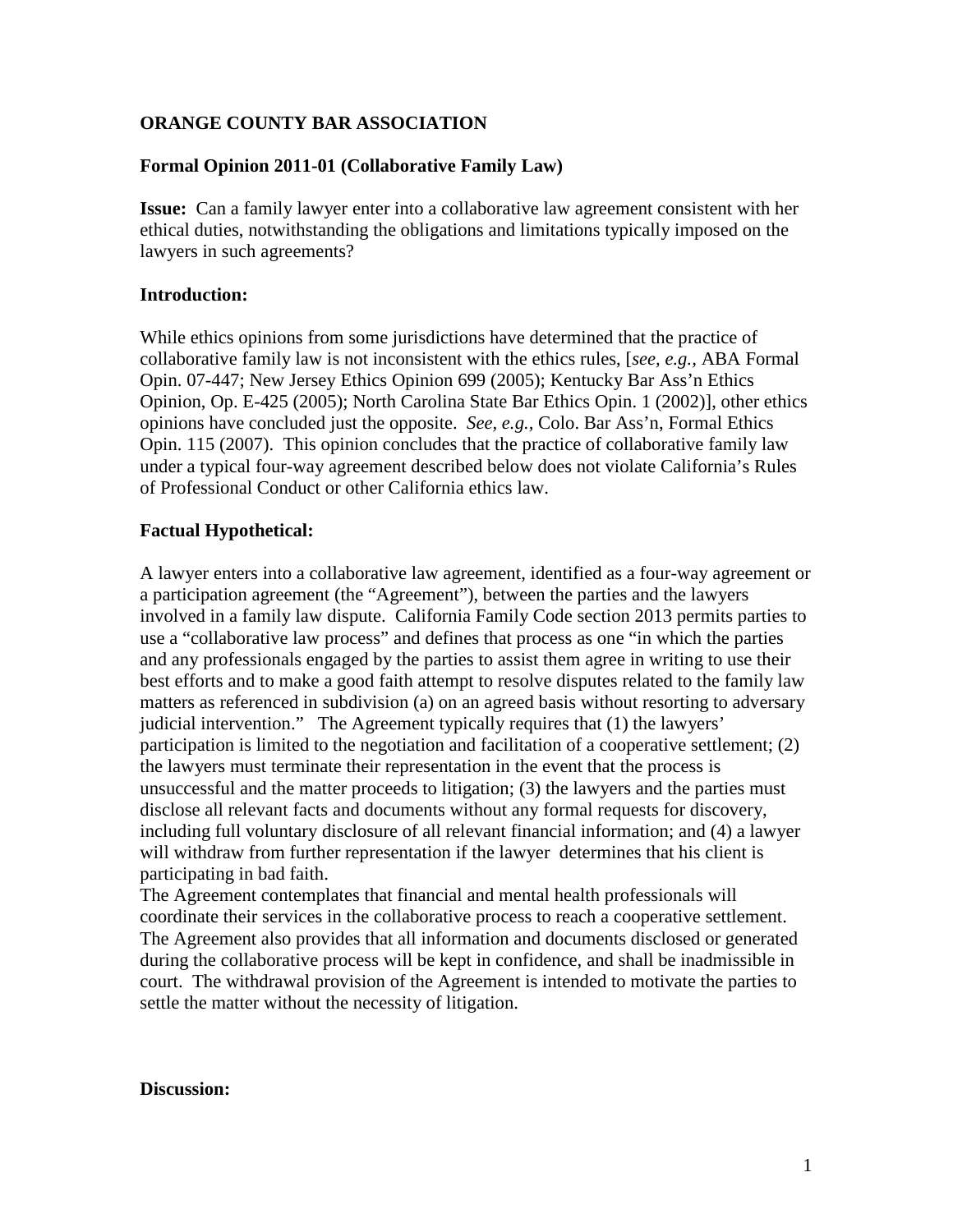## **I. The Duty of Competence**

-

A lawyer must not intentionally, recklessly, or repeatedly fail to perform legal services with competence. Cal. Rules Prof. Conduct, Rule 3-110(A). Competence includes application of diligence, learning and skill, and the mental, emotional and physical ability reasonably necessary for the performance of such service. Rule 3-110(B). Lawyers not experienced with collaborative family law will need to either associate or professionally consult with another lawyer reasonably believed to be competent, or otherwise acquire sufficient learning and skill before performance of the work. Rule 3- 110(C). Competence includes consideration of whether the particular matter is appropriate for the collaborative process, $<sup>1</sup>$  and advising the client of the availability of</sup> other processes, as well as the relative merits of all available processes, including the likely outcomes of such alternative approaches. Competence also includes advising the client of disclosure obligations, confidentiality considerations, and the evidentiary ramifications of disclosure of information pursuant to the Agreement.

## **II. How must the lawyer handle the limitations on the scope of representation created by the Agreement?**

Because the lawyer's representation under the Agreement is limited to the negotiation and facilitation of a settlement, and the lawyer will terminate his or her representation of the client in the event the process is unsuccessful and the matter proceeds to litigation, the lawyer's representation properly is conceptualized as a representation of "limited scope." *See ABA* Formal Opin. 07-447 (2007).

In California, limitations on the scope of a lawyer's representation are permissible in some areas of practice, but impermissible in others. Cal. Rules of Prof. Conduct, Rule 3- 400, Discussion.<sup>2</sup> Family law is one area in which limitations on the scope of representation are expressly permitted.<sup>3</sup> The Orange County Bar Association ("OCBA") is of the opinion that a limitation on the scope of the representation in the family law context which excludes litigation is permissible.

<sup>&</sup>lt;sup>1</sup> The International Association of Collaborative Professionals has issued Ethical Standards for Collaborative Professionals, available at http://www.collaborativepractice.com/lib/Ethics/Ethical%20Standards%20Jan%20%2008.pdf

 $2$  The California State Bar's Standing Committee on Professional Responsibility and Conduct has issued An Ethics Primer on Limited Scope Representation (the Primer)**.** Available at http://www.abanet.org/legalservices/delivery/downloads/ethics\_primer\_on\_limited\_scope\_representation.p df.

<sup>&</sup>lt;sup>3</sup> See Judicial Council Form FL-950, "Notice of Limited Scope Representation," which has been approved for use in family law cases. The Limited Scope Representation Committee of the California Commission on Access to Justice also has created helpful and critical Risk Management Materials for attorneys to utilize in family law limited scope representation that may be adapted to particular limited scope representation matters. These forms may be obtained by contacting the State Bar of California Office of Legal Services or online from a link to the Commission on Access to Justice, which can be reached through http://www.calbar.ca.gov.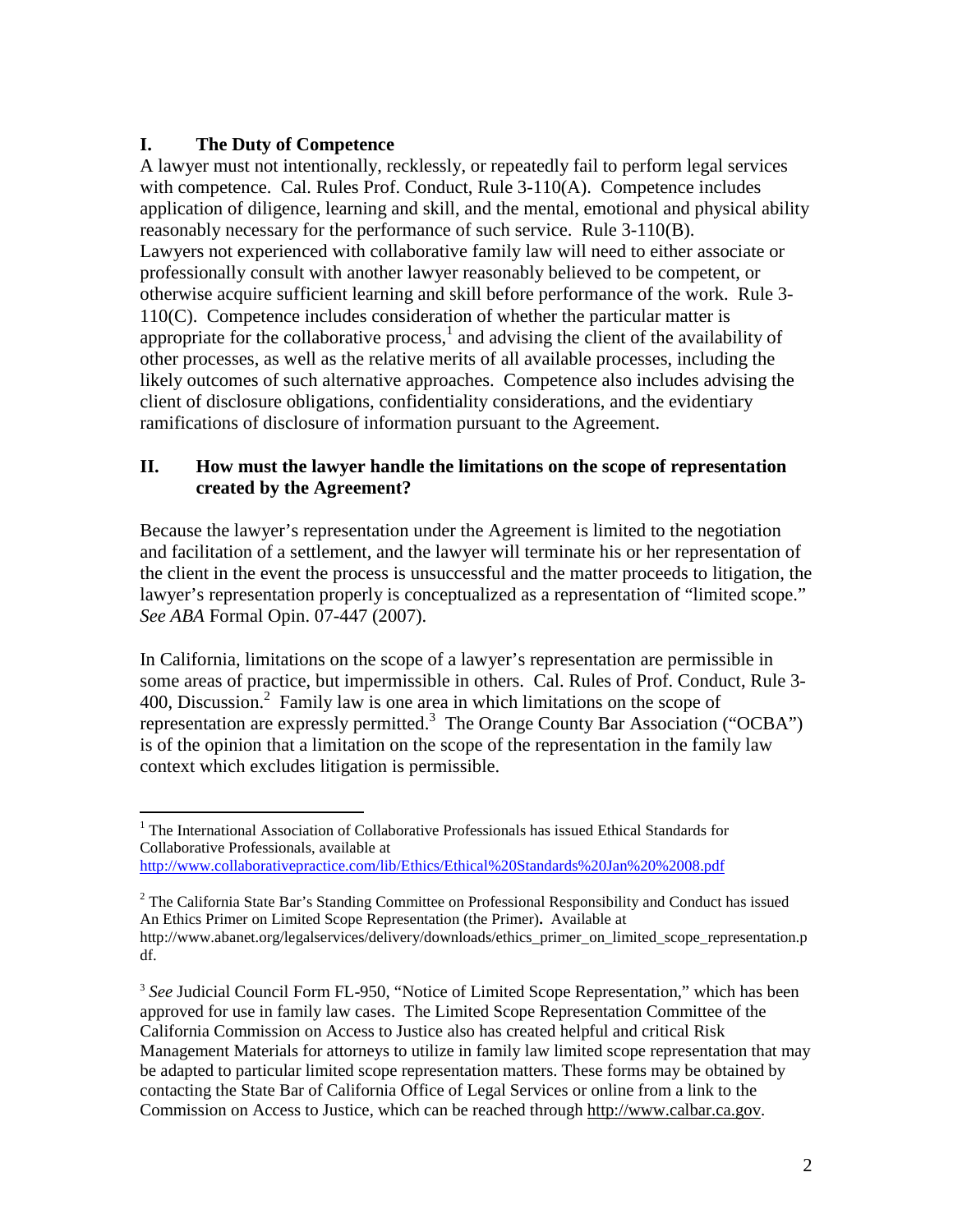The lawyer should fully communicate the risks and benefits of the limited scope representation to the client, ensure competent representation regarding the scope of the representation, and put in place procedures that will avoid any prejudice to the client upon the withdrawal of the attorney from representation. "It is of paramount importance that any fee agreement that purports to limit the scope of the attorney's representation be in writing, and be clear, unambiguous, and reasonable regarding the services to be performed by the attorney and client, respectively." Primer, p. 4. The attorney must inform the client of: "(1) the limitations on the scope of the attorney's services; and (2) the possible adverse implications of the limited scope representation." Primer, page 5, citing *Nichols v. Keller,* 15 Cal. App. 4th 1672, 1686-87 (1993).

Because the client is a party to the Agreement, the limited scope of the representation necessarily is documented in writing and disclosed to the client. However, the attorney must also explain to the client the possible adverse implications of the limited scope representation. In that regard, the attorney should disclose to the client the availability of other procedures that do not involve limited scope representation, and should disclose all adverse consequences of the limited scope representation to the client, including (a) the likelihood that the inability of the attorney to continue to represent the client in litigation may increase significantly the costs of the representation in the event of litigation, and (b) the advisability of consulting different counsel for other aspects of the representation.

### **III. Does the Agreement create a conflict of interest?**

Pursuant to California Rules of Professional Conduct, Rule 3-310(B), a member shall not accept representation of a client without providing written disclosure to the client where (1) the member has a legal relationship with a party or witness in the same matter;  $\dots$  or (2) the member has a legal relationship with another person the member knows or reasonably should know would be affected substantially by resolution of the matter. Disclosure means "informing the client . . . of the relevant circumstances and of the actual and reasonably foreseeable adverse consequences to the client." Cal. Rules Prof. Conduct, Rule 3-310(A)(1).

Under the circumstances contemplated by the hypothetical factual situation, by virtue of the Agreement, the lawyer has a legal relationship with the adverse party and the adverse party's counsel. In addition, the lawyer's legal relationship with the adverse party and the adverse lawyer pursuant to the Agreement necessarily would be affected substantially by the resolution of the matter because the contemplated resolution of the matter will effectuate the parties' divorce. Accordingly, the lawyer is obligated by Rule  $3-310(B)(1)$ to disclose that relationship in writing to the client. In addition, the lawyer must advise the client of the foreseeable adverse consequences to the client of the Agreement. For example, one foreseeable adverse consequence is that the lawyer can be forced to withdraw from representation of the client by the adverse party if the adverse party elects litigation, causing the client to incur the expense of engaging new counsel to represent the client in the litigation. The potential adverse consequences to the client of the relationship also include the possible compromise of some of the client's interests in order to achieve settlement of the dispute. In the opinion of the OCBA, lawyers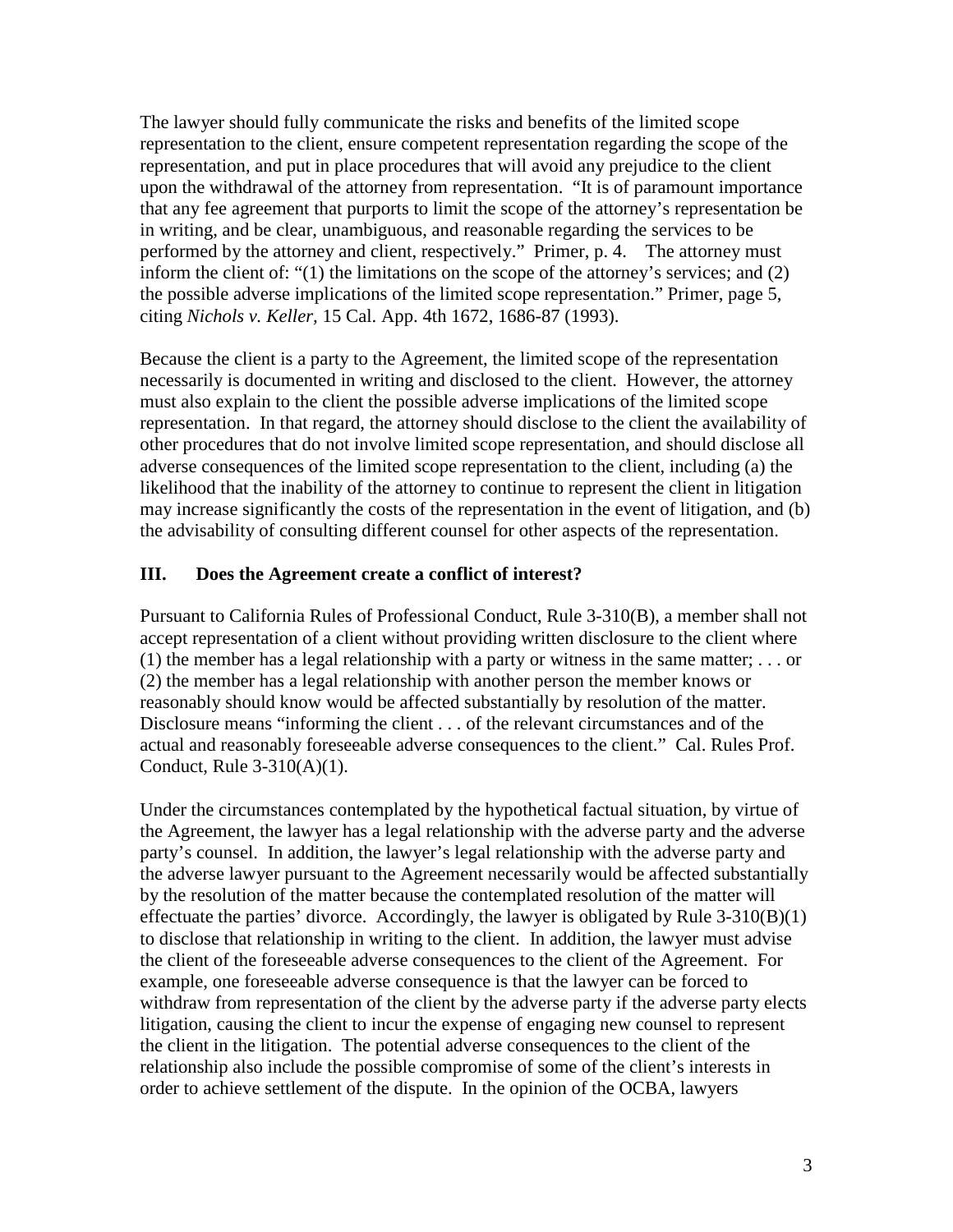encourage clients to make such compromises to achieve settlements in a variety of contexts; however, the potential conflict of interest arises from the lawyer's commitment in the Agreement to the collaborative law process and to the adverse party. While written consent of the client is not required by Rule  $3-310(B)(3)$ , obtaining a written confirmation of the client's consent to the arrangement is advisable.

As a practical matter, the client already is aware of the relationship because the client also is a party to the Agreement. If the Agreement itself includes the disclosures required by Rule 3-310(B)(3), those disclosures would satisfy the lawyer's obligations under that Rule. Cal. State Bar Formal Opin. 1995-139 (insurance contract satisfied disclosure requirement). More likely, the required disclosures of the potential adverse consequences are appropriate for the lawyer's engagement letter with the client.

# **IV. Duty of Candor**

Under the Agreement the lawyer will engage in communications with the adverse party, and the adverse party's lawyer. In connection with such communications, the lawyer may use only such means as are consistent with the truth, Cal. Bus. & Prof. Code §6068(d), and may not engage in any deceit or collusion with intent to deceive the other parties to the Agreement. Cal. Bus. & Prof. Code § 6128(a) (providing such conduct constitutes a misdemeanor). Nor shall the lawyer suppress evidence the member's client has a legal obligation to produce. Cal. Rules of Prof. Conduct, Rule 5-220.

Having consented in the Agreement to full voluntary disclosure of all relevant facts and documents, should the client refuse to comply, the lawyer must withdraw from the representation in the manner discussed further below. Cal. Rules of Prof. Conduct, Rule 3-700(B)(2).

# **V. How must the lawyer handle issues of confidentiality under the Agreement?**

The Agreement requires that the parties "disclose all relevant facts and documents without any requests for discovery, including full voluntary disclosure of all relevant financial information." While much of this information already would be subject to disclosure through the normal discovery process, because the Agreement frames the obligation very broadly, it could encompass the disclosure of otherwise confidential information. In addition, the Agreement eliminates the necessity of a discovery request, and the corresponding option of withholding production of information not requested.

It is the duty of an attorney to "maintain inviolate the confidence, and at every peril to himself or herself, to preserve the secrets, of his or her client." Cal. Bus. & Prof. Code § 6068(e). A lawyer shall not reveal confidential information, that is, information protected from disclosure by Business and Professions Code section 6068(e), without the "informed consent of the client." Cal. Rules of Prof. Conduct, Rule 3-100. *Commercial Standard Title Co. v. Super. Ct.,* 92 Cal. App. 3d 934, 945 (1979).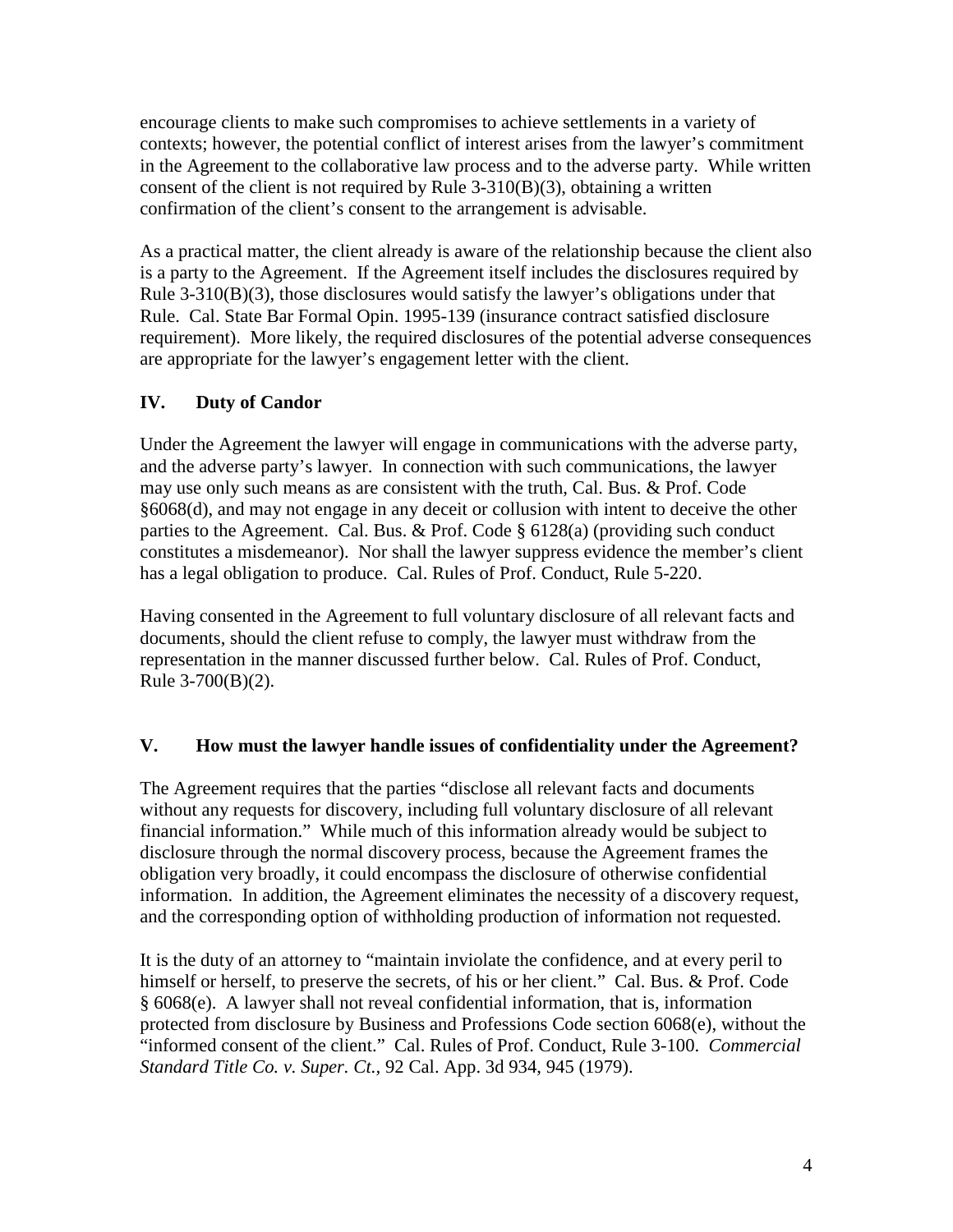The Agreement reflects the consent of the client to the disclosure of all relevant information without a request for discovery of the information. However, the Agreement itself does not necessarily reflect whether or not the consent given by the client was "informed." The lawyer should inform the client that, although some of the same information would be disclosed in litigation, it is possible that not all of the same information would be requested or would be disclosed, and that the client's case might be resolved differently as a result of the differences in the disclosure requirements of the Agreement as compared to discovery under family law.

### **VI. Does the Agreement impermissibly limit the member's right to practice law?**

In the Agreement, the lawyer has agreed that, in the event the clients do not resolve their dispute, the lawyer will not represent the client in future litigation pertaining to the family law dispute. This raises the issue whether this provision is an impermissible restriction on the member's ability to practice law. The OCBA concludes that it is not.

Rule 1-500(A) of the California Rules of Professional Conduct provides that a member shall not be a party to or make an agreement that restricts the right of a member to practice law. This rule makes clear that the practice, in connection with a settlement agreement, of proposing that a member refrain from representing *other clients* in similar litigation, is prohibited. Cal. Rule of Prof. Conduct, Rule 1-500 *Discussion* (emphasis added); *see also* ABA Formal Opin. 00-412. Counsel may not demand, suggest, or agree to such provisions. *Id.* 

The purpose of the ethical rule prohibiting a lawyer from entering into any agreement restricting the lawyer's right to practice is the preservation of a prospective client's choice of competent counsel by removing contractual barriers to accepting or competently representing clients. Restatement (Third) the Law Governing Lawyers § 1.5.D Int. Note. For example, a lawyer entering into a settlement agreement cannot agree that she will not represent other clients in connection with similar matters, nor can an adverse lawyer request such an agreement, because such an agreement may limit the choice of counsel available to future clients.

Although a collaborative law agreement may prevent a particular lawyer from continuing to represent a particular client, in a specific matter in litigation, as a result of the Agreement, this is not the type of provision targeted by the rules prohibiting restrictions on the lawyer's right to practice law. (Kentucky Bar Ass'n Ethics Opin. KBA E-425, at 7). That is because, in the case of the Agreement, the client who in the future may be restricted from using his lawyer of choice has agreed in writing (in the Agreement) that he cannot use the same lawyer should litigation follow the attempted collaborative settlement. The opinions and cases enforcing Rule 1-500(A) against restrictive agreements generally seek to protect a future, unknown client – or at least a future client who did not have the opportunity to consent to the arrangement – from losing his or her right to counsel of choice in the future.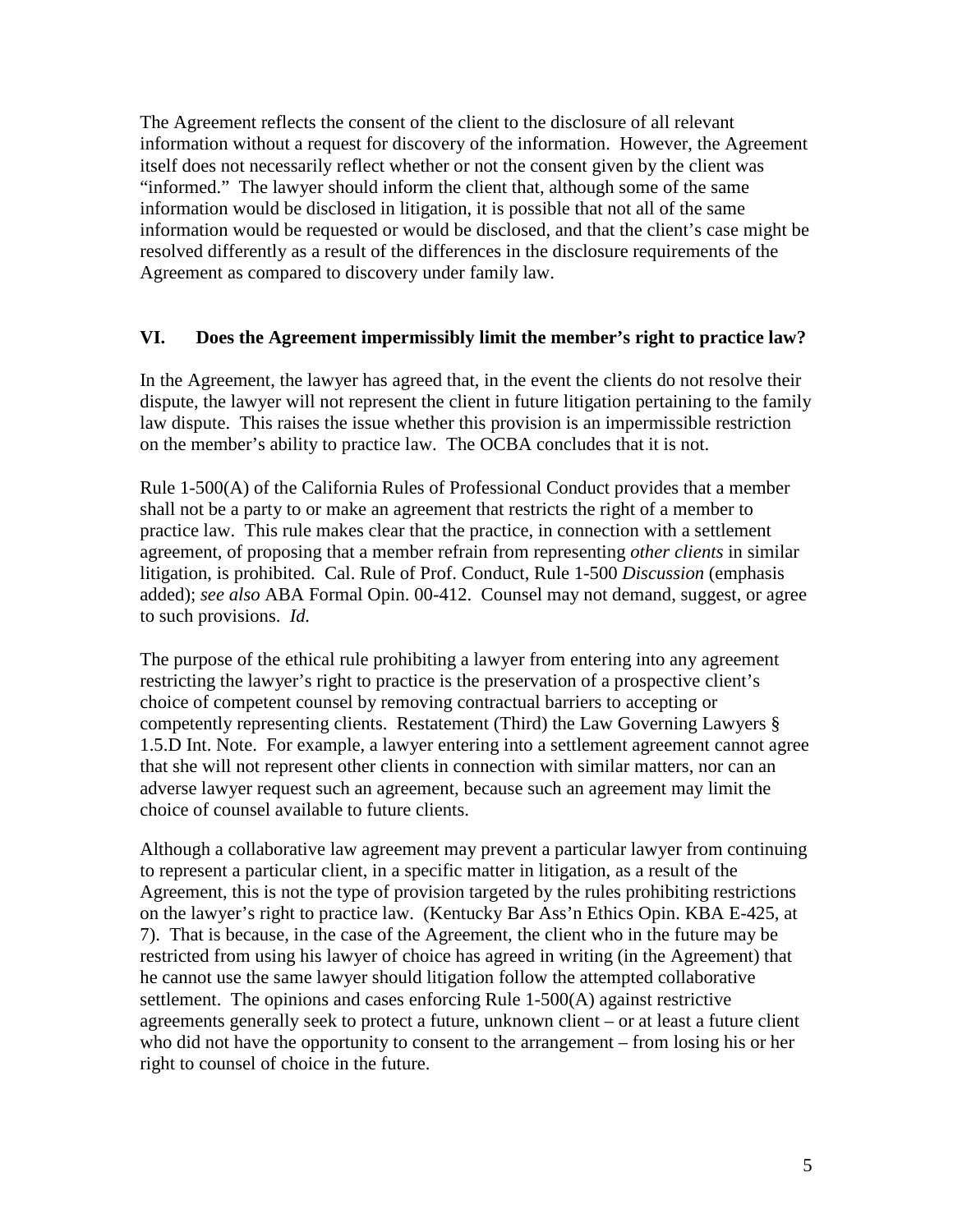The collaborative law Agreement does not constrain the lawyer's right to practice altogether, but instead constrains only the lawyer's opportunity to represent a particular client, in a particular matter, pursuant to an agreement with the affected client. The OCBA's opinion is that such an agreement does not violate Rule 1-500.

## **VII. How must the lawyer withdraw from representation?**

Before withdrawing from the representation, the attorney must "take reasonable steps to avoid reasonably foreseeable prejudice to the rights of the client, including giving due notice to the client, allowing time for employment of other counsel, complying with Rule 3-700(D), and complying with all applicable laws and rules." Cal. Rules of Prof. Conduct, Rule 3-700  $(A)(2)$ . A member may withdraw from employment if the client knowingly and freely assents to termination of employment. Cal. Rules of Prof. Conduct, Rule  $3-700(C)(2)(5)$ .

Because the representation may cease prior to the conclusion of the client's matter, the attorney's obligations upon withdrawal should be expressly addressed in the Agreement or in a separate written agreement between the attorney and the client. Primer, p. 6.

If the circumstances pertaining to the conclusion of the attorney's services have been adequately addressed at the outset of the attorney-client relationship, and there have been no unforeseen developments that have materially altered the situation, an advance agreement between the attorney and client setting forth the parameters for withdrawal should be sufficient to prevent reasonably foreseeable prejudice to the rights of the client.

In Family Law matters, the Judicial Council has created a form that permits the attorney to request an order relieving him or her as counsel because the limited scope representation has been completed as agreed. This application is served on the client, and if the client disagrees, he or she has the right to file an objection with the court.

# **Conclusions:**

The lawyer's participation as a party to the Agreement, along with parties and lawyers involved in a family law dispute, does not violate the California Rules of Professional Conduct or other ethics law in California. The Agreement implements a permissible form of limited scope representation. Specifically, the OCBA finds that:

- (1) The lawyer must exercise competence in advising the client regarding optional processes, including the likely outcomes with alternative processes, and advantages and disadvantages of entering into the Agreement. In addition, the lawyer must competently perform the collaborative process.
- (2) The potential conflict of interest created by a collaborative law agreement does not require the lawyer to withdraw from representation, and may be resolved by disclosure of the potential adverse consequences of the conflict of interest to the client.
- (3) Even when engaged in the collaborative law process, the lawyer must continue to satisfy his or her duty of confidentiality, and may do so by